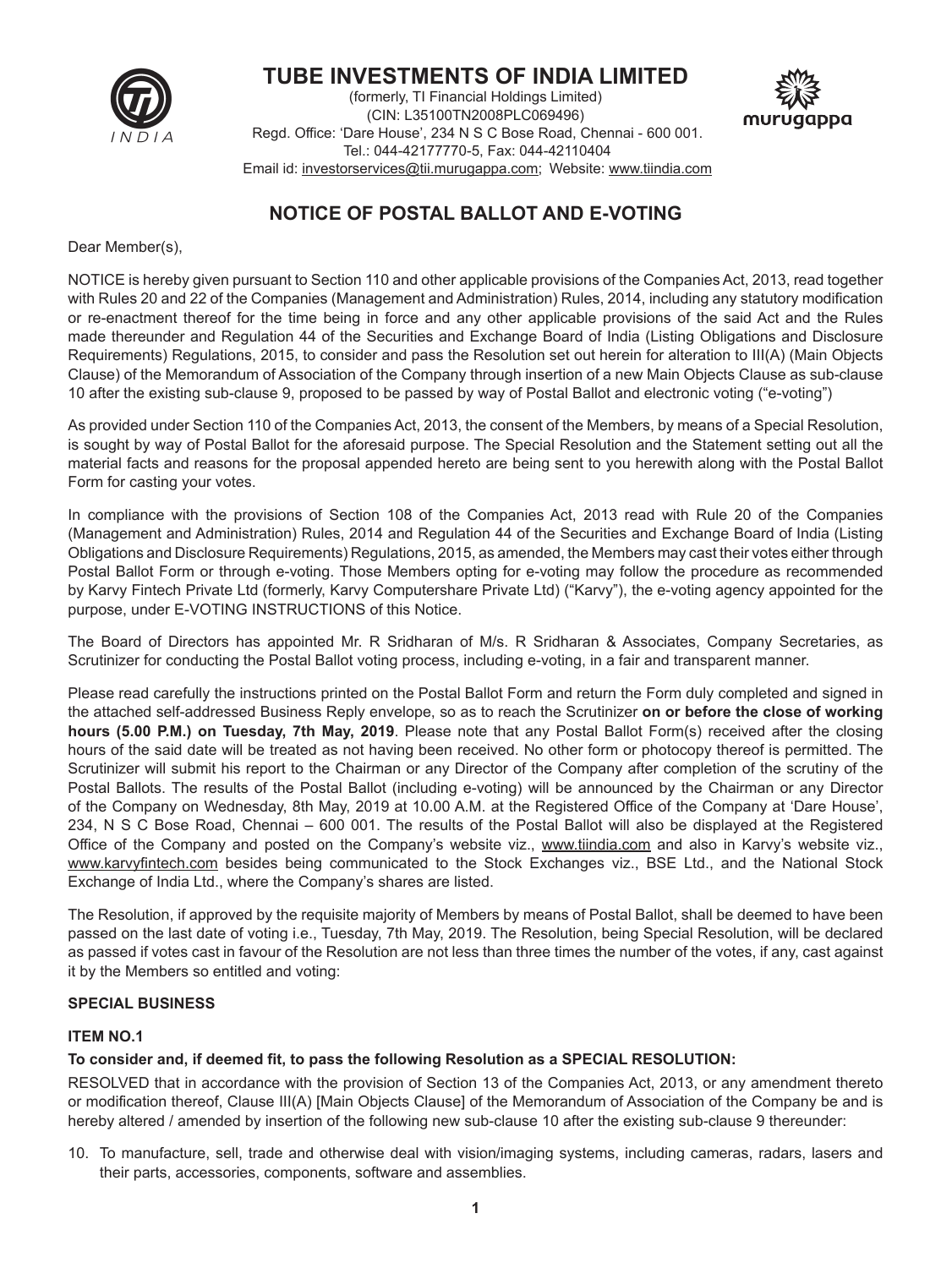RESOLVED FURTHER that for the purpose of giving effect to this Resolution, the Board (including Committee(s) thereof and/or any Director or any individual delegated with powers necessary for the purpose) be and is hereby authorised to do all such acts, deeds, matters and things, as may be necessary, proper or expedient without being required to seek any further consent or approval of the Company or otherwise to the end and intent that they shall be deemed to have been given all necessary approval thereto expressly by the authority of this Resolution.

> By Order of the Board For Tube Investments of India Ltd

Chennai S Suresh 27th March, 2019 **Company Secretary** 27th March, 2019

#### **Notes:**

- 1. The Statement pursuant to Section 102(2) of the Act stating all material facts and the reasons thereof for the proposal in respect of the Special Resolution as set out in the Postal Ballot Notice is annexed.
- 2. The Postal Ballot Notice is being sent to the Members whose names appear on the Register of Members/List of Beneficial Owners as received from the National Securities Depository Limited (NSDL) and Central Depository Services (India) Ltd. (CDSL) as on Friday, 29th March, 2019. The Postal Ballot Notice is being sent to Members who have registered their email IDs for receipt of documents in electronic form to their email addresses registered with their Depository Participants (in case of electronic shareholding)/the Company's Registrar and Transfer Agent (in case of physical shareholding). For Members whose email IDs are not registered, physical copies of the Postal Ballot Notice along with Postal Ballot Form are being sent by permitted mode along with a postage prepaid self-addressed Business Reply Envelope.
- 3. Members whose names appear on the Register of Members/List of Beneficial Owners as on Friday, 29th March, 2019 will be considered for the purpose of voting. However, a person who is not a Member as on the cut-off date should treat this Notice for information purpose only.
- 4. Resolution passed by the Members through Postal Ballot is deemed to have been passed as if it has been passed at a General Meeting of the Members.
- 5. The Members can opt for only one mode of voting, i.e., either by physical ballot or e-voting. In case Members cast their votes through both the modes, voting done by e-voting shall prevail and votes cast through physical Postal Ballot Form will be treated as invalid.
- 6. Members who have received the Postal Ballot Notice by email and who wish to vote through physical Postal Ballot Form and in case a Member is desirous of obtaining a duplicate Postal Ballot Form, such Member may send an email to investorservices@tii.murugappa.com The Company shall forward the same along with postage prepaid selfaddressed Business Reply Envelope to the Member.
- 7. In compliance with Section 110 of the Companies Act, 2013 and the Rules made thereunder, the Company has provided the facility to the Members to exercise their votes electronically and vote on the Resolution through the e-voting facility provided by Karvy. The instructions for e-voting are annexed to this Notice.
- 8. A Member cannot exercise his/her vote by proxy on the Postal Ballot.
- 9. Members desiring to exercise their vote by physical Postal Ballot are requested to carefully read the instructions printed in the Postal Ballot Notice and Form and return the Form duly completed and signed in the enclosed self-addressed Business Reply Envelope to the Scrutinizer, so that it reaches the Scrutinizer not later than close of working hours on Tuesday, 7th May, 2019 (5:00 PM IST). The postage will be borne by the Company. However, envelopes containing Postal Ballots, if sent by courier or registered/speed post at the expense of the Members will also be accepted. If any Postal Ballot is received after close of working hours on Tuesday, 7th May, 2019 (5.00 PM IST), it will be considered that no reply has been received from the Member.
- 10. The Scrutinizer will submit his report to the Chairman after the completion of scrutiny, and the result of the voting by Postal Ballot will be announced on Wednesday, 8th May, 2019 (10:00 AM IST) at the Registered Office of the Company at 'Dare House', 234, N S C Bose Road, Chennai – 600 001. The results of the Postal Ballot will also be displayed at the Registered Office of the Company and posted on the Company's website viz., www.tiindia.com and also on the website of Karvy viz., www.karvyfintech.com besides being communicated to the Stock Exchanges where the Company's shares are listed viz., BSE Ltd., and the National Stock Exchange of India Ltd.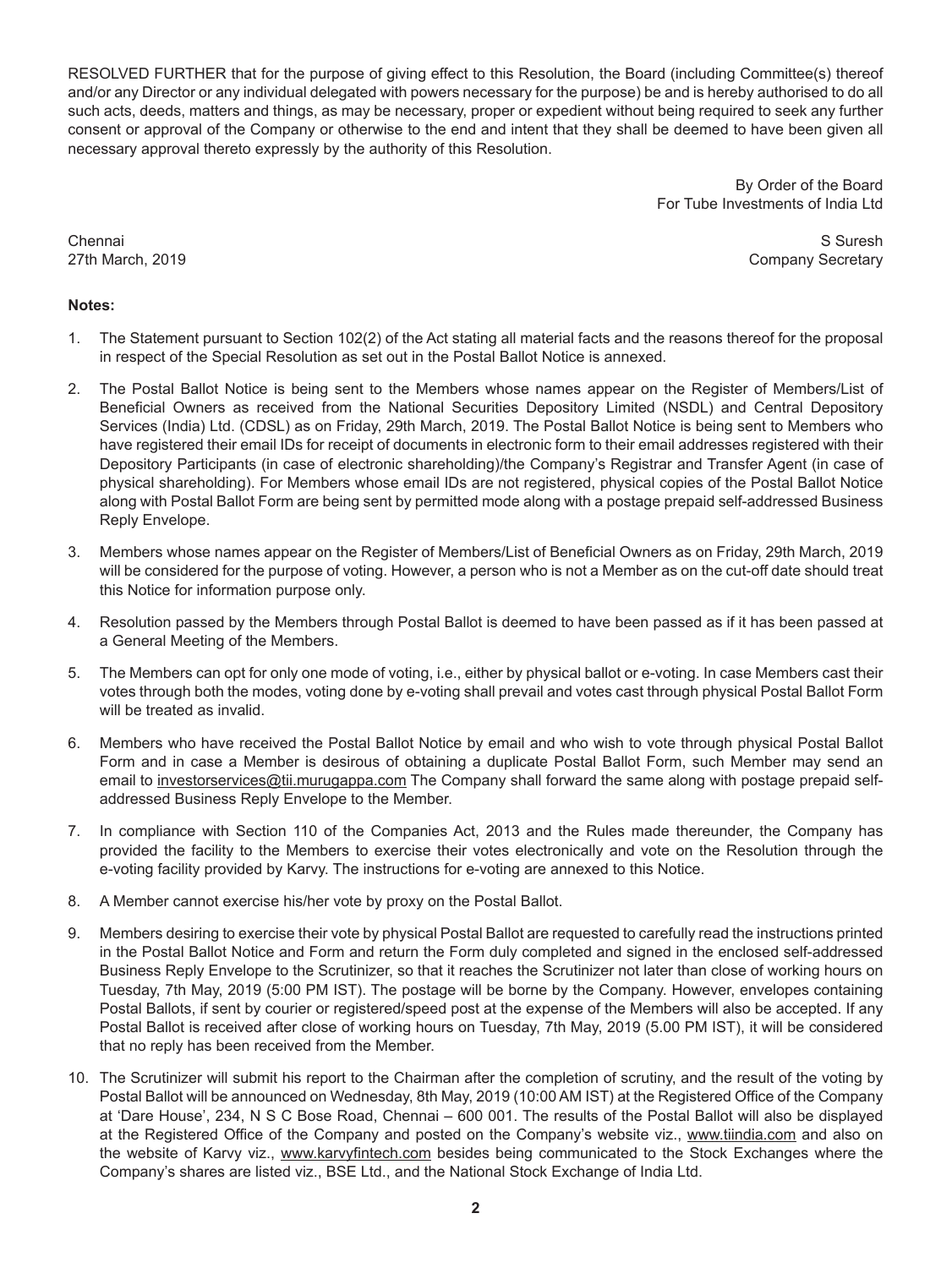11. The draft of the revised Memorandum of Association reflecting the said change will be available for inspection by the Members at the Registered Office of the Company on all working days except Saturday & Sunday (from 11.00 A.M. to 4.00 P.M.) upto the date of closing of e-voting or last date of receipt of Postal Ballot Forms.

#### **ANNEXURE TO THE NOTICE**

#### **STATEMENT IN RESPECT OF ITEM NO.1 UNDER THE NOTICE PURSUANT TO SECTION 102 OF THE COMPANIES ACT, 2013**

The Company has been constantly exploring a variety of opportunities in the automotive sector to increase content in cars. In this regard, the business of manufacturing of automotive vision and other vision systems and components is identified by the Company as one of the potential opportunities for future growth. This will be a new line of business for the Company as and when entered into.

To facilitate the Company to engage in the above business, the Board of Directors, at the meeting held on 27th March, 2019 approved the seeking approval of the Members by way of a Special Resolution under Section 13 and the other applicable provisions of the Companies Act, 2013 and the Rules thereunder for insertion of a new Objects Clause no.10 under III(A) viz, the Main Objects in the Memorandum of Association of the Company as per details provided in the Resolution under the Notice.

None of the Directors of the Company and Key Managerial Personnel of the Company and their relatives is concerned or interested in the aforesaid Special Resolution.

The Board recommends the Resolution for Members' approval and accordingly, the Members are requested to accord their approval to the Special Resolution as set out in the Notice.

> By Order of the Board For Tube Investments of India Ltd.

Chennai S Suresh 27th March, 2019 **Company Secretary** Encl: 1) Postal Ballot Form 2) Postage pre-paid self-addressed envelope

## **INSTRUCTIONS FOR ELECTRONIC VOTING [e-voting]**

In compliance with the provisions of Section 110 of the Companies Act, 2013, Rule 22 of the Companies (Management and Administration) Rules, 2014, as amended from time to time, Regulation 44 of the Securities and Exchange Board of India (Listing Obligations and Disclosure Requirements) Regulations, 2015, the Company is pleased to provide the Members the facility to exercise their right to vote on the Resolution proposed for consideration set out in the Postal Ballot Notice by electronic means and the same may be transacted through e-voting services. The facility of casting the votes by the Members using an e-voting system ("e-voting") is being provided by M/s. Karvy Fintech Private Ltd.(formerly, Karvy Computershare Private Ltd.) ("Karvy").

- I. Mr. R Sridharan of M/s. R Sridharan & Associates, Company Secretaries will act as the Scrutinizer to scrutinize the e-voting process in a fair and transparent manner.
- **II. The remote e-voting period commences on Monday, 8th April, 2019 (9.00 a.m. Indian Standard Time) and ends on Tuesday, 7th May, 2019 (5.00 p.m. Indian Standard Time). During this period, Members of the Company, holding shares either in physical form or in dematerialised form, as on the cut-off date of Friday, 29th March, 2019, may cast their vote electronically. The e-voting module shall be disabled by Karvy for voting thereafter. Once the vote on the Resolution is cast by the Member, the Member shall not be allowed to change it subsequently.**
- III. The instructions for Shareholders for e-voting are as under:
- (a) **In case of Shareholders' receiving e-mail from Karvy** (for Members whose e-mail IDs are registered with the Company/Depository Participant(s):
	- i) Open your web browser during the voting period and navigate to https://evoting.karvy.com